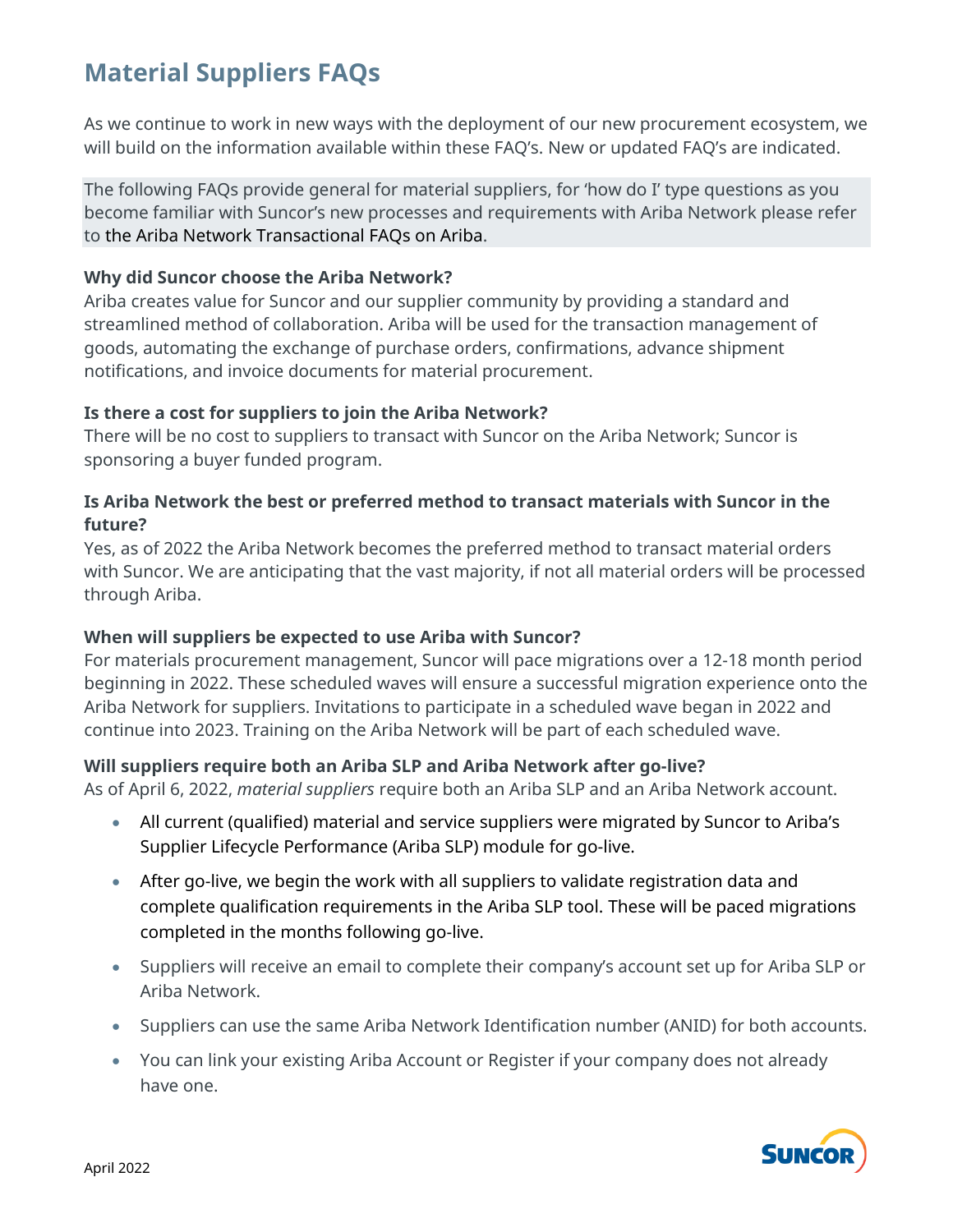# **Material Suppliers FAQs**

• [Review the presentation](https://sustainability-prd-cdn.suncor.com/-/media/project/suncor/files/northern-lights-sustainment/ariba-sap/ariba-slp-suncor-info-session-en.pdf?la=en&modified=20220329) or [watch the recording](https://vimeo.com/691677968/0ec2f141f1) to learn how Suncor will use Ariba SLP for the qualification, pre-qualification processes. Topics covered include migration activities, data maintenance requirements and how Ariba SLP fits within Suncor's new procurement ecosystem that is enabled with Suncor's migration to SAP S4.

#### **What if I have not received an invitation from Suncor to join the Ariba Network?**

All material suppliers who migrated to the Ariba Network on April 6, have received their invitations from Suncor. To ensure a successful migration experience for suppliers, migration to Ariba Network will be completed in paced migrations into 2023.

# **(Updated) How do I submit invoices until I am setup on the Ariba Network?**

A temporary process using email to exchange transaction information will be in place for material procurement suppliers until their migration to the Ariba Network is complete. Suncor will send purchase orders by email and suppliers will be asked to send invoices to Accounts Payable. This interim process for material procurement transactions will ensure the ongoing flow of business with our suppliers during this transition period.

**(New)** Our invoice submission requirements for Suncor suppliers have been updated with Suncor's migration to SAP S/4. For more information, review the updated information available under Procurement on invoicing on **suncor.com**.

#### **What else changes for suppliers?**

With Suncor's migration to SAP S4, multi-line purchase orders will split into multiple purchase orders.

#### **(Updated) How will the payment of my invoices be affected by these changes?**

The Evaluated Receipt Settlement (ERS) process currently used for materials procurement have been phased out with the migration to SAP S4 on April 6. Going forward, all material purchase order invoices, including those previously paid through ERS must be submitted to Suncor to receive payment. The Ariba platform is the preferred method for submitting invoices, providing the fastest and most reliable way to ensure your invoice is processed and paid.

**From the Supplier Information Session, it was communicated North American material suppliers with more than 50 annual documents (PO/invoice) will migrate to the Ariba Network for go-live. What does this mean for those suppliers with less than 50?** Based on the current Ariba Network configuration Suncor is implementing for go-live, migrating material suppliers with less than 50 annual documents does not make sense at this time; this approach will be revisited later in the year. We ask suppliers to follow the interim submission process until further notice.

**Note**: These suppliers still require an Ariba SLP account to continue to conduct business with Suncor after go-live. For more information, refer to the Supply chain transformation FAQs.